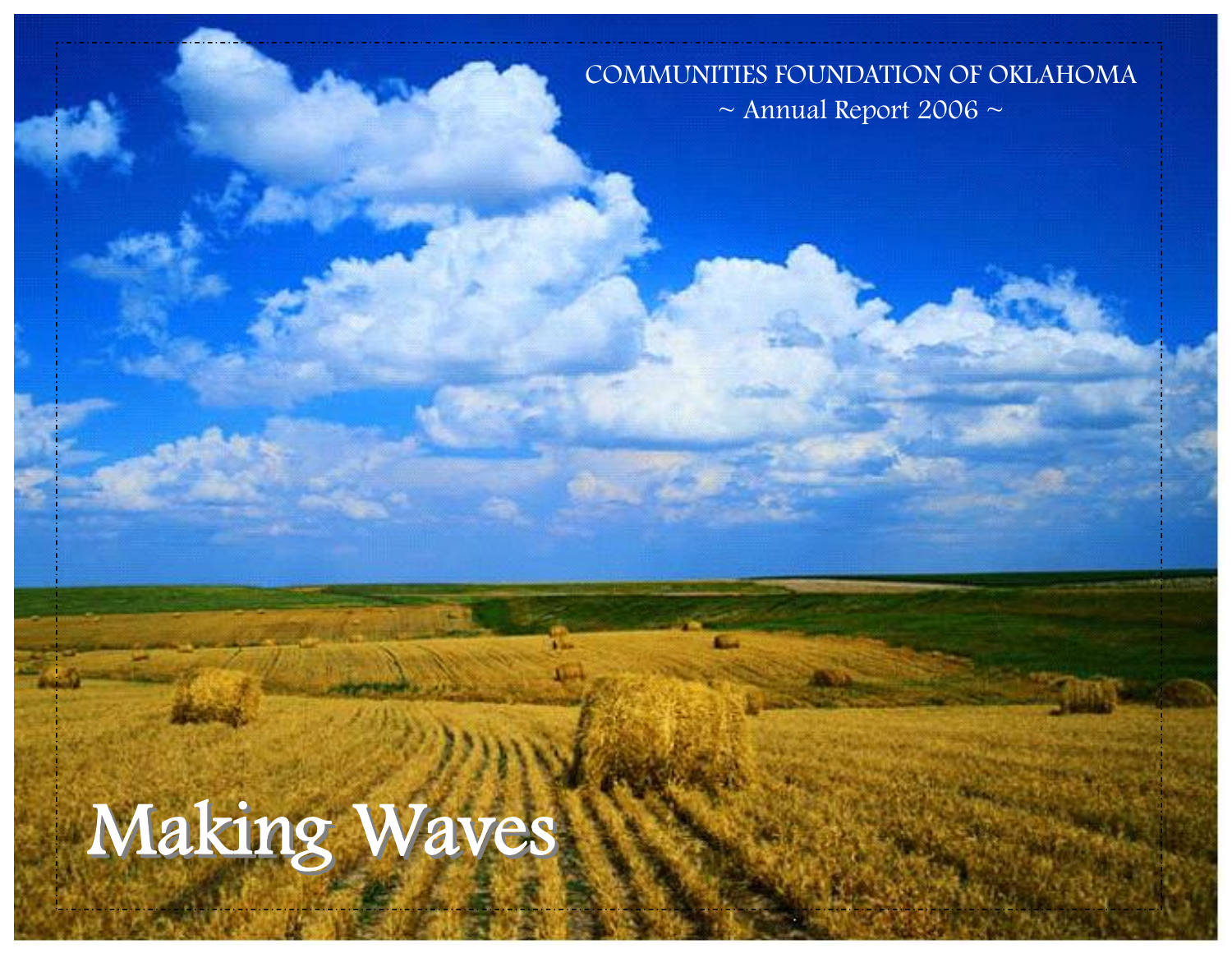

#### Board of Trustees and Board of Governors

Trustees: **Richard Ryerson** (Chair) *Alva*; **April Stobbe** (Vice-Chair) *Shawnee*; **Richard Dixon** (Secretary) *Duncan*; **Wes Stucky** (Treasurer) *Ardmore*; **Malinda Berry Fischer** *Stillwater*; **Jenny Hendrick** *Oklahoma City*; **Monica McCasland** *Duncan*; **Jeannine Rainbolt** *Oklahoma City*; **Richard Ratcliffe** *Weatherford*  <u>Board of Governors</u>: Ed Apple Duncan; Steve Beebe Duncan; Ron Beer Stillwater; David Boren Norman; Terrence Cooksey Duncan; Jimmy Cooper Duncan; Nancy Ford Shawnee; Marseda Garrison Elk City; Mary Beth Glass Newkirk; Terry Graham Cherokee; Jean Harbison Lawton; Judge Robert Henry Oklahoma City; James Howard Tahlequah; Bill Humphrey Pauls Valley; Craig Knutson Norman; Tom McCasland Jr. Dallas, TX; Melvin Moran Seminole; Gene Nelson Duncan; **State Senator Susan Paddack** *Oklahoma City*; **Steve Poag** *Chickasha*; **H.E. "Gene" Rainbolt** *Oklahoma City*; **Larry Roberts** *Miami*; **Jim Rodgers** *Blackwell*; **Pam Treadwell** *Muskogee*; **Bruce VonTungeln** *Weatherford*

#### Our History

1992 ~ Tom McCasland, Jr. and other community leaders started what would become Communities Foundation of Oklahoma in Duncan. 1999 ~ Gene Rainbolt, Oklahoma banker, joined McCasland to expand the concept creating the statewide Foundation.

2000 ~ CFO offices move to Oklahoma City.

2001 ~ Awarded the administration of the Oklahoma Educational Technology Trust & contracted with Foundation Management, Inc. for administrative services. 2003 ~ Established Women's Foundation of Oklahoma.

#### Our Year

Increased assets to \$20,786,995.

Awarded eight literacy grants from the Oklahoma Initiative Fund and 41 matching endowment grants.

Expanded to 17 community funds.

Administered funds for 82 scholarship recipients.

Added Advancement Director to management team.

#### Our Goals

To provide a convenient, efficient, and effective vehicle for donors to contribute to charitable concerns of their choice.

To encourage donors to create permanent funds that will benefit their communities both now and in the future.

To provide grants and support services to develop and strengthen community organizations.

To build permanent community resources through local community funds.

To promote community philanthropy and involvement.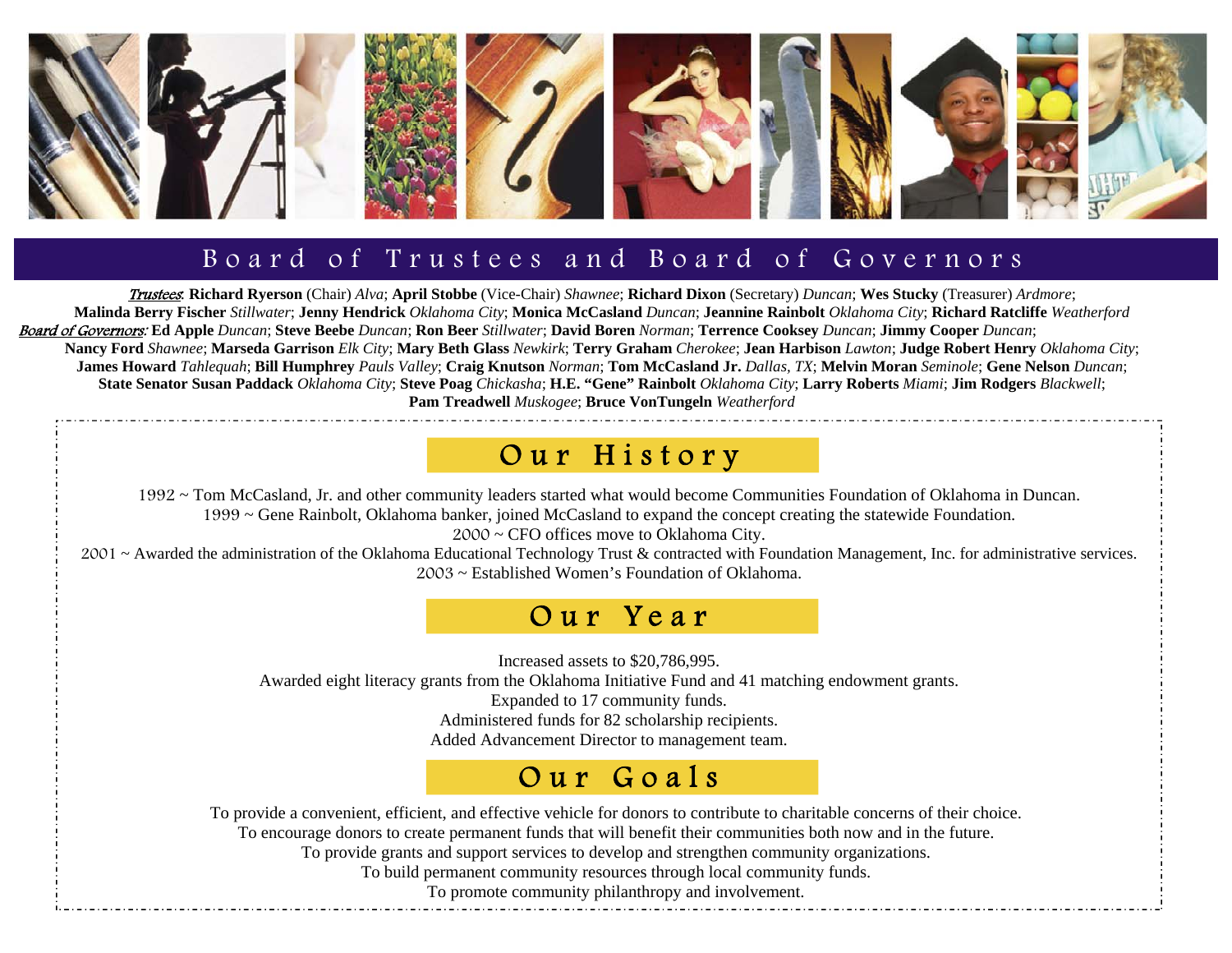## COMMUNITIES FOUNDATION OF OKLAHOMA IS COMMITTED TO MEETING THE CHARITABLE NEEDS OF ALL OKLAHOMANS IN COMMUNITIES LARGE AND SMALL...

#### Community Funds

Alfalfa County Community Fund/Pioneer Spirit Foundation

Alva Community Fund Blackwell Community Foundation Fund Duncan Community Fund Garber Foundation Community Fund McAlester Community Fund City of Miami, Oklahoma Community Fund Norman Community Foundation Share the Spirit Rogers County Community Fund Seminole Community Events Fiscal Sponsorship Fund Shawnee Community Foundation Fund Smithville Community Fund Stillwater Community Fund Tahlequah Community Endowment Fund Tishomingo Community Foundation Fiscal Sponsorship Fund Weatherford Community Fund Wewoka Community Fund

#### Types of Funds

Designated Endowment Funds~ created to provide permanent endowment for a specific non-profit or charitable activity

Fiscal Sponsorship Funds ~ created for a specific project or purpose as a short-term fund and may be used if no  $501(c)(3)$  exists for an organization

Donor Advised Funds ~ created when a donor would prefer more input into annual distribution and would like to distribute funds to any number of charitable concerns each year

Scholarship Funds  $\sim$  designated for awarding scholarship dollars to students selected by a committee representing fund advisors or the CFO grants committee

Field of Interest Funds  $\sim$  allows donors to target gifts to causes important to them through grants in their specific interest area

Unrestricted Funds ~ addresses a broad range of current and future needs across the state as determined by the Foundation

Escrow Funds  $\sim$  established when a donor wishes to place funds with the Foundation without immediately designating a specific charity or purpose

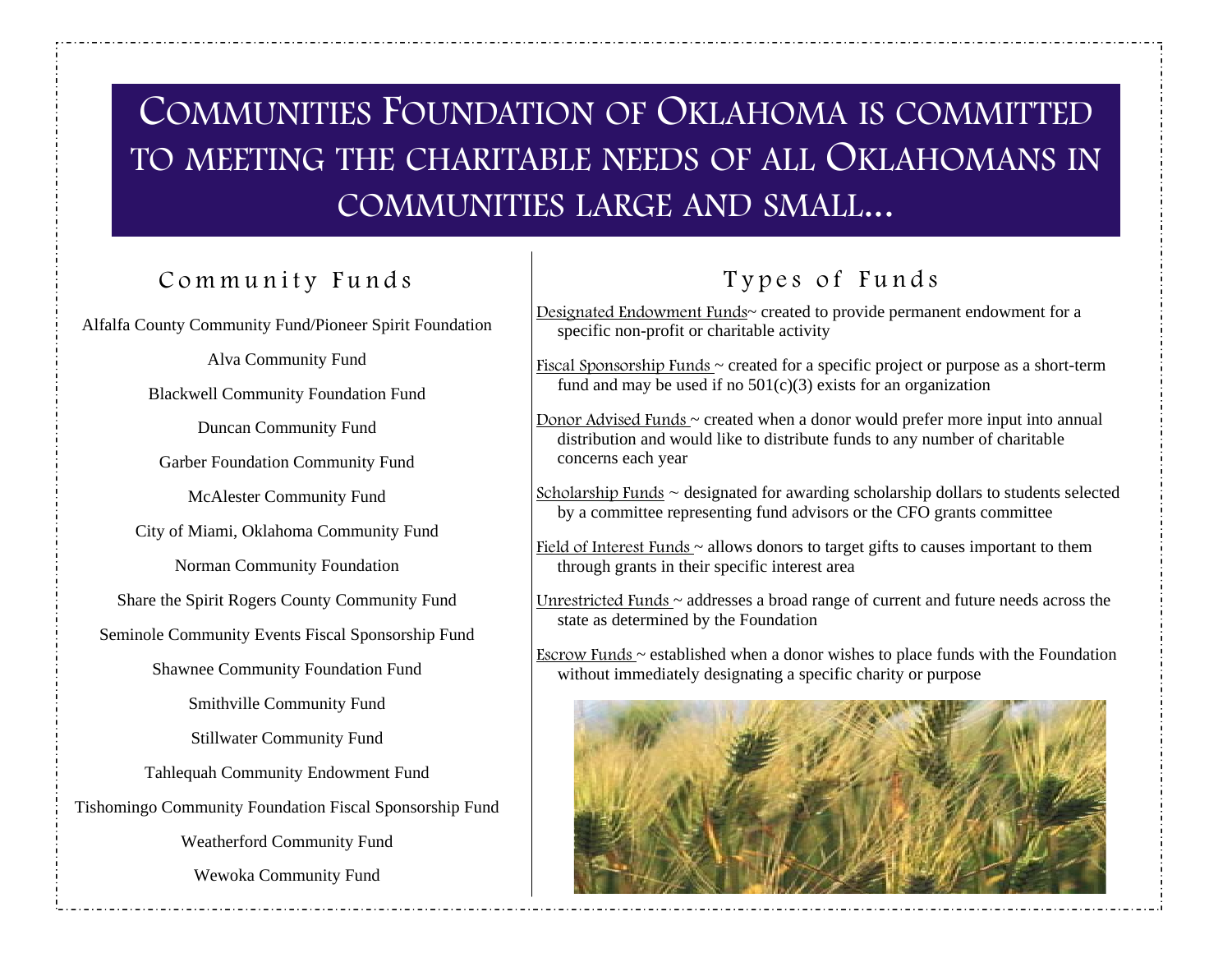The Women's Foundation of Oklahoma was established in 2003 with a challenge grant from Chambers Family Fund to Communities Foundation of Oklahoma with a priority to build a permanent resource for women & girls in Oklahoma. WFO makes grants and funds systems change impacting the economic self-sufficiency of women and the future of girls.

#### Improving the Lives of Women & Girls

**~ Conducted a statewide needs assessment including an overview of the status of women and girls in 2003 ~ Established an advisory board of women from across the state in 2004 ~ Provided funding to the Institute of Women's Policy Research in 2004 resulting in the Status of Women in Oklahoma report ~ Received donations totaling over \$500,000 ~ Awarded over \$98,500 in grants** 

#### Advisory Board

**Joe Anna Hibler** (Chair) *Weatherford*; **Merle Chambers** *Denver, CO*; **Kathie Coyle**  *Tulsa*; **Sandy Ingraham** *Lincoln County*; **Melinda Johnson** *Durant*; **Hilary Kitz** *Tulsa*; **Prudence Little** *Madill*; **Anne Morgan** *Norman*; **Marilyn Murrell** *Arcadia*; **Sharon Neuwald**  *Oklahoma City*; **Claudia San Pedro** *Oklahoma City* 2006 Grantees

Girl Scouts of Magic Empire Council Housing Partners of Tulsa Langston University Oklahoma Native American Legal Resource Center Norman Alcohol Information Center Northwest Domestic Crisis Services Oklahoma Council on Economic Education Wichita Mountains Prevention Network

www.wfok.org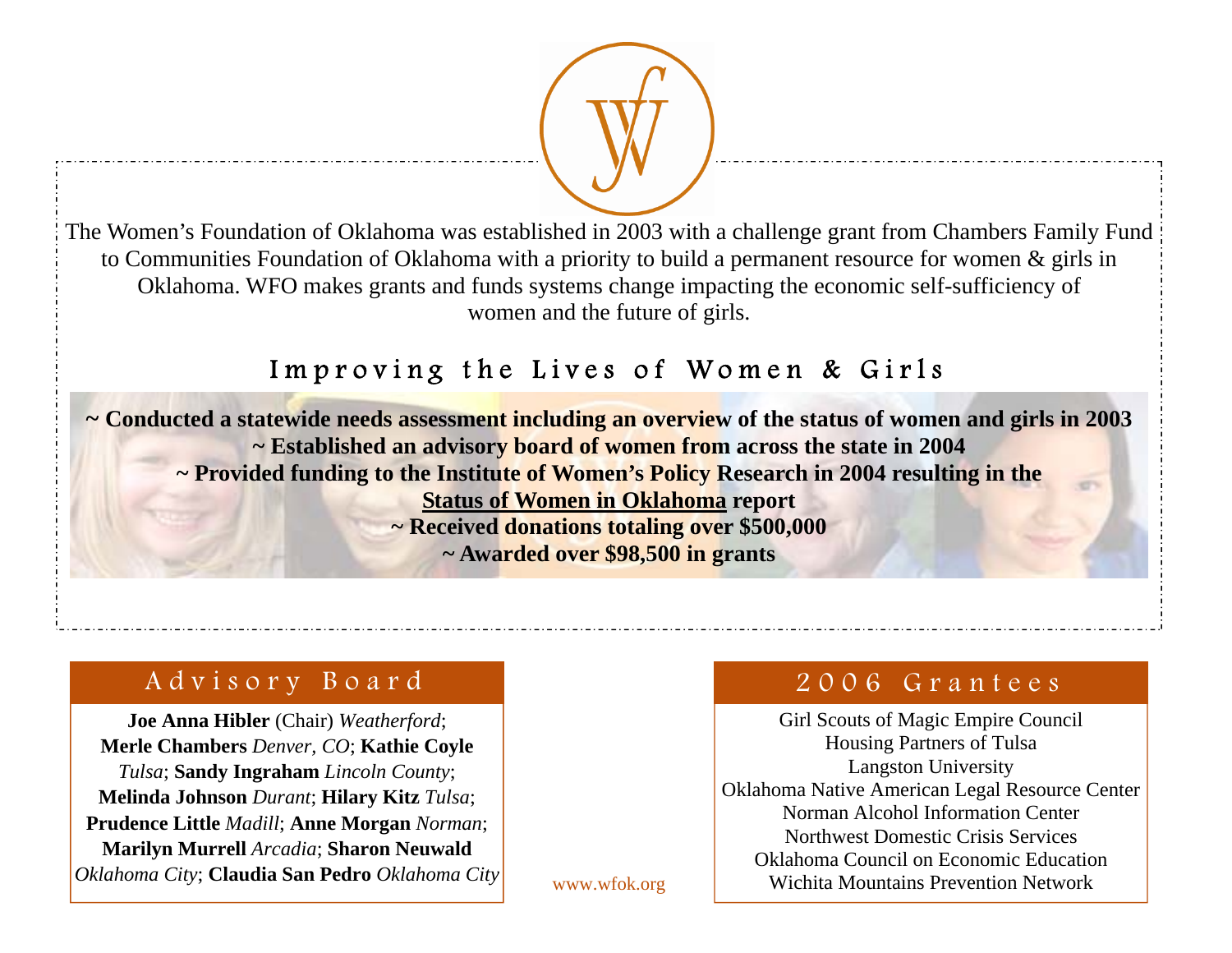

Established in 2001 with a \$30 million contribution from AT&T Oklahoma as a result of an agreement between Attorney General Drew Edmondson and AT&T Oklahoma, the Oklahoma Educational Technology Trust equips Oklahoma public schools with the technology and technological skills necessary to compete in the global marketplace. Through technology development at the University of Oklahoma's K20 Center, students, faculty, and staff across the state are integrating technology into the classroom creating widespread waves of change.

> The Oklahoma Educational Technology Trust does not just put computers in schools. Computers do little good if teachers and students don't know how to use them. The Trust is unique in that we train educators to incorporate technology into the everyday classroom experience. The goal is to enhance the learning experiences of Oklahoma children. ~ Attorney General Drew Edmondson

#### $\sim$  Since 2003  $\sim$

**79 Oklahoma schools awarded grants** \$7.75 million in grants distributed \$1.4 million given for leadership training and laptops 2000 teachers & 900 superintendents received professional training **32,000** students affected by grants 81% larger increase in Academic Performance Index scores at OETT schools

For every  $$1$  spent on technology, an additional 50¢ went toward professional development

#### Board of Trustees

**Bob Stafford** (Chair) *AT&T*; **Keith Ballard** *Oklahoma State School Boards Assn.*; **Phil Berkenbile** *Oklahoma Department of Career & Technology Education*; **Lela Odom** *Oklahoma Education Association*; **State Senator Susan Paddack**; **Randall Raburn** *Cooperative Council for Oklahoma School Administration*; **State Representative John Wright** 

#### 2006 Grantees

**Alcott Middle School** *Norman*; **Bridge Creek School District**; **Byng Elementary School**; **Crescent High School**; **Deer Creek Elementary School**; **Drumright High School**; **El Reno Alternative Academy**; **Grissom Elementary School** *Tulsa*; **Idabel High School**; **Irving Middle School** *Norman*; **Laverne Elementary School**; **Tryon Junior High School** *Perkins*; **Tuttle High School**; **Vanoss 6th—9th grades**; **Wagoner Central Intermediate School**; **Western Oaks Middle School** *Putnam City*; **Westville Lower Elementary School** 

www.oett.org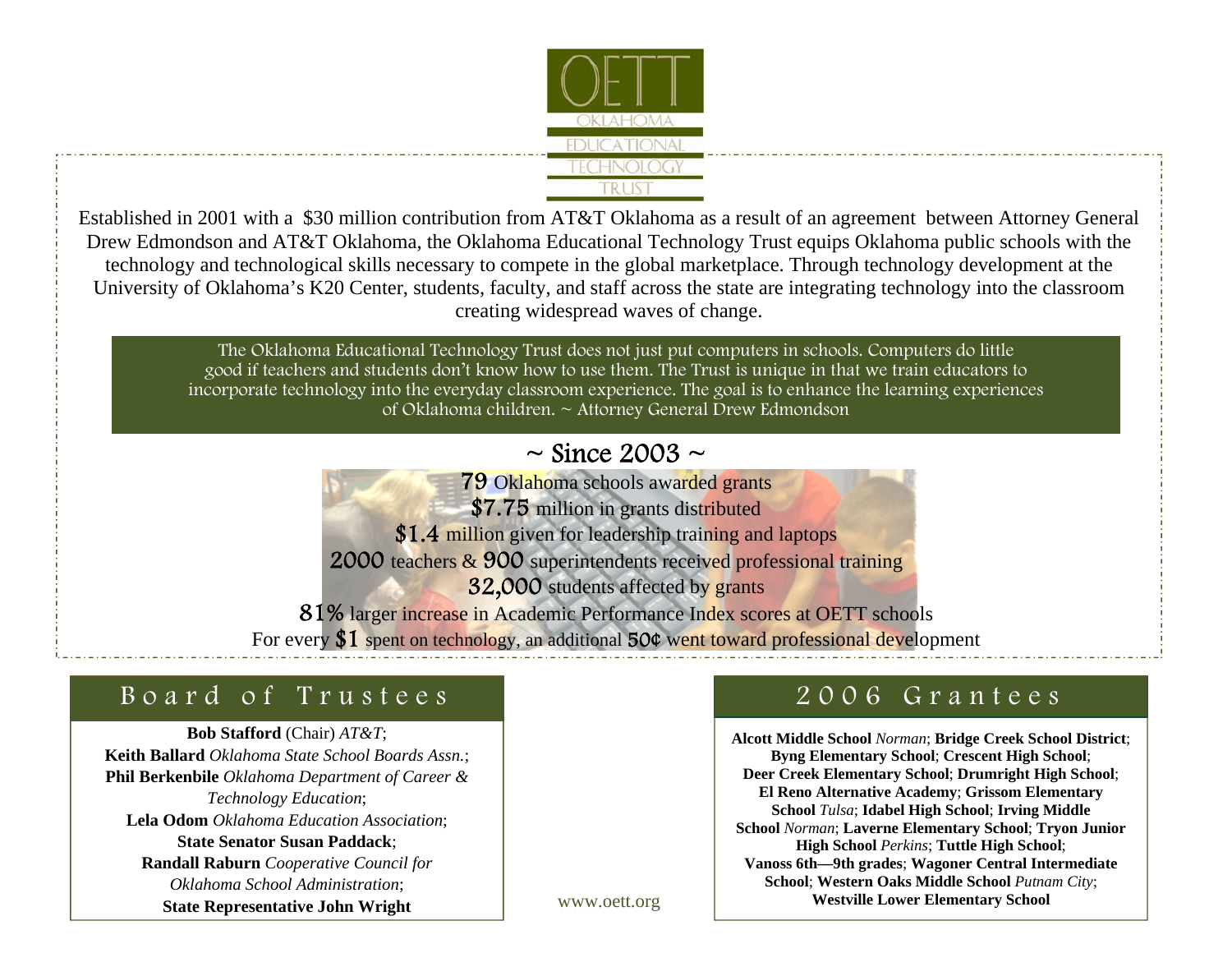## Financials as of June 30, 2006

#### Grants & Distributions



### TOTAL \$2,256,217

#### Statement of Financial Position

| <b>ASSETS</b>                             | <b>JUNE 30, 2006</b> |  |  |
|-------------------------------------------|----------------------|--|--|
| Assets in Checking/Money Market           | \$3,332,695          |  |  |
| Prepaid Expenses                          | \$7,550              |  |  |
| Balanced Pool (70% equities)              | \$14,005,670         |  |  |
| Growth Pool (80% equities)                | \$273,501            |  |  |
| Aggressive Pool (100% equities)           | \$237,370            |  |  |
| Non-pooled Investments                    | \$311,773            |  |  |
| Pledges & Accounts Receivable             | \$2,618,437          |  |  |
| <b>Total Assets</b>                       | \$20,786,995         |  |  |
| <b>LIABILITIES &amp; NET ASSETS</b>       |                      |  |  |
| Total Grants & Accounts Payable           | \$767,796            |  |  |
| Net Assets & Agency Transfers             | \$20,019,199         |  |  |
| <b>Total Liabilities &amp; Net Assets</b> | \$20,786,995         |  |  |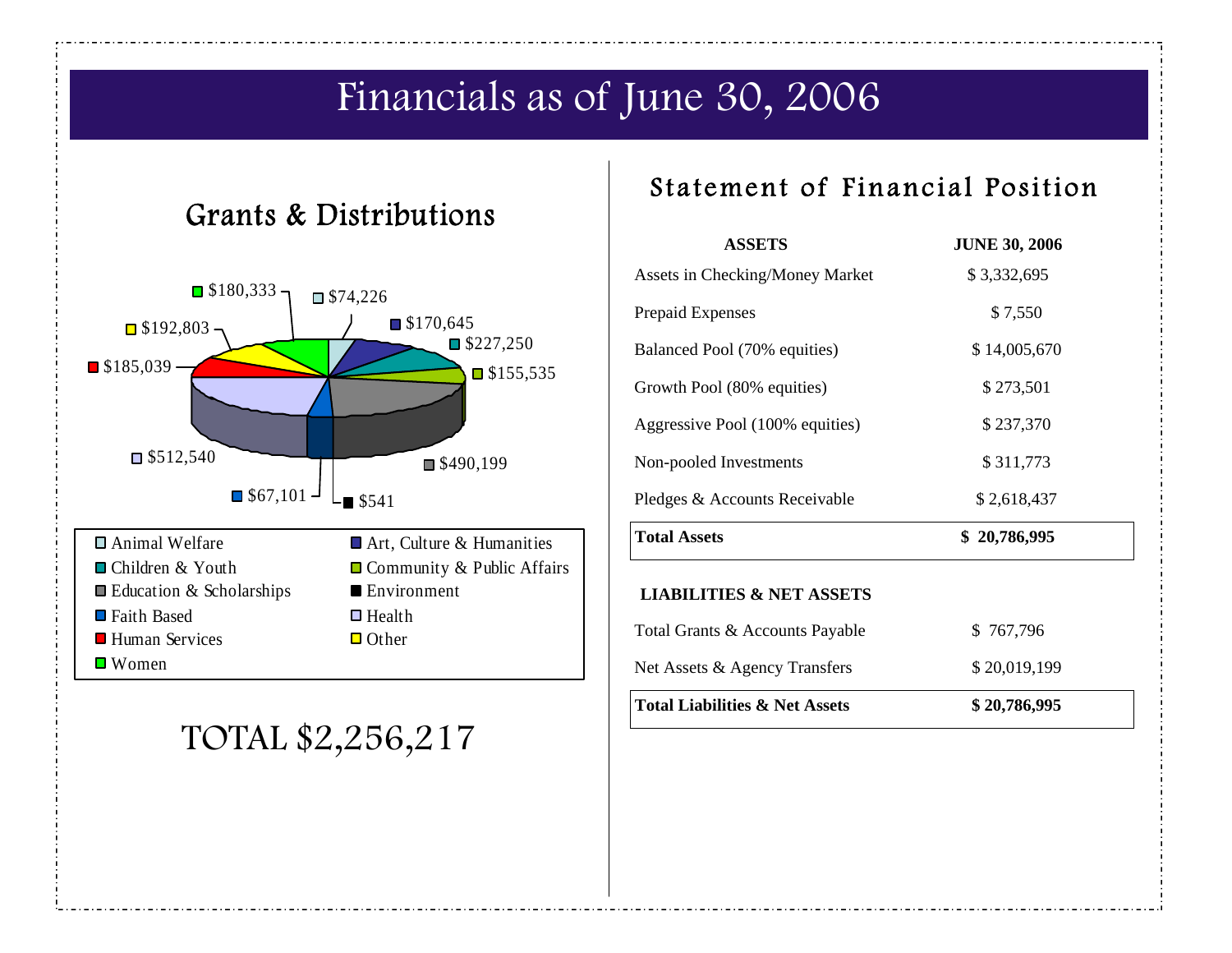

#### Performance

|                                                   | Year ending<br>June 30, 2006 | Trailing 12 months ending<br>June 30, 2006 | Three Years ending<br>June 30, 2006 |
|---------------------------------------------------|------------------------------|--------------------------------------------|-------------------------------------|
| Portfolio                                         | 3.5%                         | 8.4%                                       | 8.8%                                |
| Benchmark: S&P 500 Index/<br>LB Int. Agency Index | 1.7%                         | 5.0%                                       | 6.9%                                |